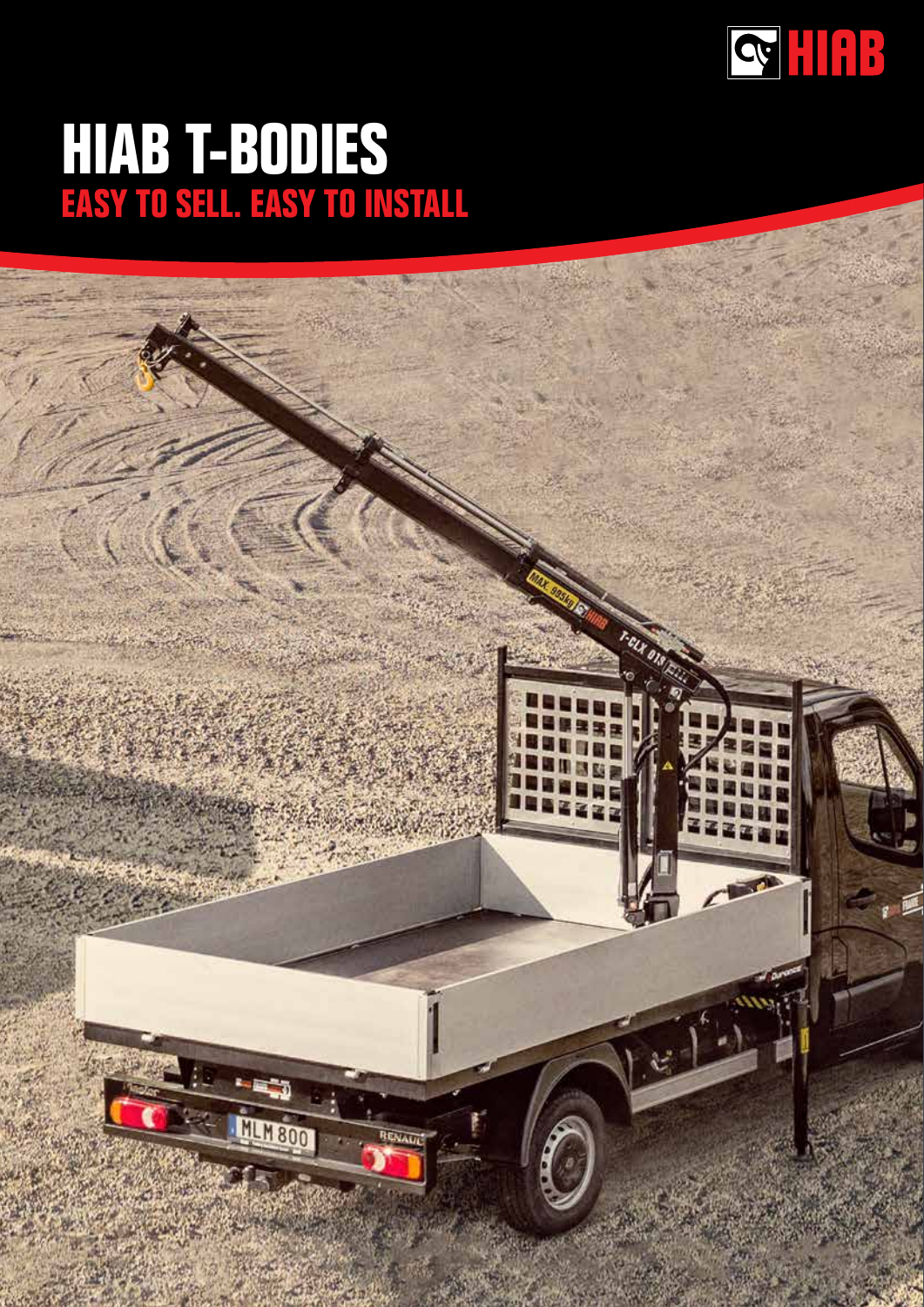# **HIAB T-BODIES TAKE T-CRANES TO THE NEXT LEVEL**

Our new, purpose-designed T-bodies will help your hardworking HIAB T-cranes perform even better. Spanning a huge range of applications, our reliable, quality-assured T-bodies are quick to install and easy to maintain.



T-bodies are pre-assembled at HIAB's dedicated Factory Installation Center in Meppel, the Netherlands, and delivered as ready-to-go kits. As a bodybuilder, all you have to do is attach the T-body to the chassis and connect the chassis to the power pack. The job can easily be completed in a half day.



#### **EASY INSTALLATION, MAINTENANCE AND REPAIRS**

- Suitable for L2 and L3 length trucks
- Crane range, HIAB models T-009 to T-038
- $\blacksquare$  The T-crane can be located at any of the four corners
- 180-degree rotation of sub-frame with integrated stabilizer beam

Thanks to a standardized modular design, the cost of HIAB T-bodies is substantially less than conventional solutions. And they're treated with our unique nDurance anti-corrosion coating which offers the industry's toughest protection against corrosion.



### **ECONOMICAL AND DURABLE**

At our dedicated facility in Meppel, we use the most advanced engineering tools and methods in the production process to ensure your T-body meets all the European requirements. This includes stability tests with the actual crane. In addition, all pre-designed and pre-manufactured components are tested for full compliance.

- Reliable quality-assured T-bodies
- Designed exclusively for use with HIAB T-cranes
- Smart, modular design
- **Quick installation**
- Cost-effective
- 2-year warranty



#### **ASSURED QUALITY AND SAFETY**

#### **DESIGN**

- Reinforced longitudinal beams
- **Neather-resistant** plywood flooring
- **Optional drop sides**



#### **APPLICATION GUIDE**